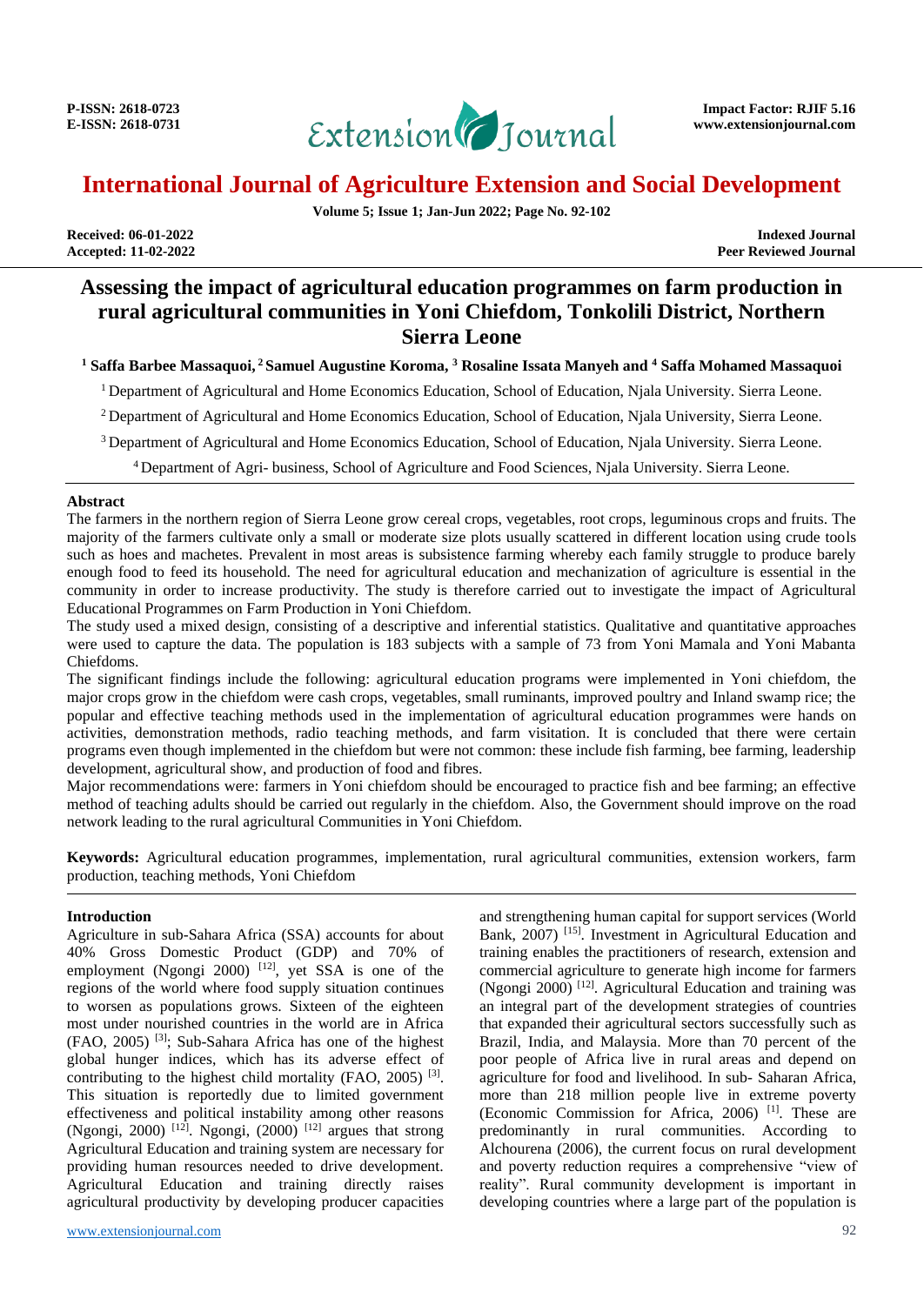engaged in farming. The attainment of food security alongside sustainable agriculture and rural development constitutes one of the key global challenges facing the world today. The world population is predicted to rise to a billion by 2025 and estimates suggest that to meet the most basic of needs for this increased global population, food production will need to be double (FAO 2016)  $^{[3]}$ .

Sierra Leone is an agrarian economy with over 75% of the estimated seven million people engaged in agriculture or related activities. Although the agricultural system is mainly subsistence, this sector contributes to about 40% of the total Gross Domestic Product (GDP) of the country (World Bank 2007) <sup>[15]</sup>. Though a large number of people are engaged in agriculture and related activities, this sector of the economy is weakly developed. Records show that the capacity of the agricultural sector had been declining at an alarming rate since 1970s; the decline in food production was not only as a result of the civil war, the mass exodus of school dropouts and potential farmers from the rural to urban settings in search of better lives was another major cause. As the world market of most agricultural produces (cocoa, coffee, rubber, palm produce etc.) plummeted on the world market coupled by massive inflation. In the 1980's and 1990's many potential farmers lost faith in their once sacrosanct profession, farming. This prompted many youths and young adults to move to cities and mining areas in search of greener pastures, living the farming activities in the hands of the aged and women. This negative development has resulted in food crisis in rural communities in Africa and Sierra Leone in particular. The people in rural communities in Sierra Leone experience hunger and advert poverty throughout the year and those in Yoni chiefdom, Tonkolili district are no exception. Agricultural Education is therefore absolutely necessary in Yoni chiefdom in order to educate the rural community about the importance of agriculture, the opportunities one derives as dedicated farmers and the basic skills involved in agricultural production. According to Maguire (2000) <sup>[16]</sup> agricultural education and training (AET) covers a broad range of formal and informal activities that build capacity within the agriculture sector and for wider rural development in encompassing higher education, diploma and certificate levels, vocational and inservice training and informal knowledge and skill acquisitions. Education is often the most valuable asset for rural people such as the Yoni community wishing to engage in jobs involving agriculture value chain where they need both technical knowledge and business skills. For women and young people in particular, vocational training and skill development are instrumental (Creswell 2002)<sup>[3]</sup>.

Rural extension is now a common activity in most countries of the world, and it is a basic element in programs and projects formulated to bring about changes in rural areas. Extension services are similarly a common feature of the administrative structure of rural areas and these services have the responsibility in partnership with the farmers, of directing programs and projects for change (FAO 2016)<sup>[8]</sup>. There are probably more extension agents involved in agricultural activities than in any other aspect of rural life. Given the importance of agriculture and the need to produce food both for the farm family and for the nation as a whole,

this emphasis upon agricultural extension is understandable since agricultural extension services are based upon a single crop, while others adopt more of a " whole farm" approach. The choice is very much dependent upon the local agricultural system and the national crop requirements. An agricultural extension service offers technical advice on agriculture to farmers, and also supplies them with the necessary inputs and services to support their agricultural product. According to FAO (2016)<sup>[8]</sup>, extension is a process of working with rural people in order to improve their livelihoods. This involves helping farmers to improve the productivity of their agriculture and also developing their abilities to direct their own future development. Although farmers in Yoni chiefdom already have a lot of knowledge about their environment and their farming systems, extension agents can bring to them improved and recent technical knowledge and information which they do not have; for example, knowledge about the cause of damage to a particular crop by pest, the general principles of pest control, or the ways in which manure and compost are broken down to provide plant nutrients are all areas of knowledge that the agent can usefully bring to farmers. The application of such knowledge often means that the farmer has to acquire new skills of various kinds: for example, technical skills to operate unfamiliar equipment, organizational skills to manage a group project, the skill to assess the economic aspect of technical advice given, or farm management skills for keeping records and allocating the use of farm resources and equipment. The transfer of knowledge and skills to farmers and their families is an important extension activity and the extension agent must prepare himself thoroughly. He must find out which skills or areas of knowledge are lacking among the farmers in his area and then arrange suitable learning experiences through which the farmers can acquire them.

A bulk of the farmers in the northern region of Sierra Leone grow rice, cassava, groundnut, maize, beans, fruits and vegetables. Most of the farmers cultivate only a small or moderate size plot usually scattered in different locations using crude tools such as hoes and machetes. Thus, the amount of land under cultivation in a given year is greatly limited. Eventually their production falls short of exception. Prevalent in most areas is subsistence farming where by each family struggle to produce barely enough food to feed it's household. In these communities, there is sky rocketing prices of food stuff. Therefore the need for agricultural education and mechanization of agriculture is actually essential in this community. This study is therefore carried out to investigate the impact of agricultural education programs on farm production in Yoni Chiefdom, Northern Sierra Leone. The study will also examine the effectiveness of extension agents (workers) in the Chiefdom as they execute their role in training the peasant farmers.

## **Aim and Objectives**

## **Aim**

The aim of this research is to investigate the impact of agricultural education programs on farm production in rural agricultural communities in Yoni chiefdom northern Sierra Leone.

#### **Objectives**

The objectives of the study were to:

Identify the Agricultural Education programs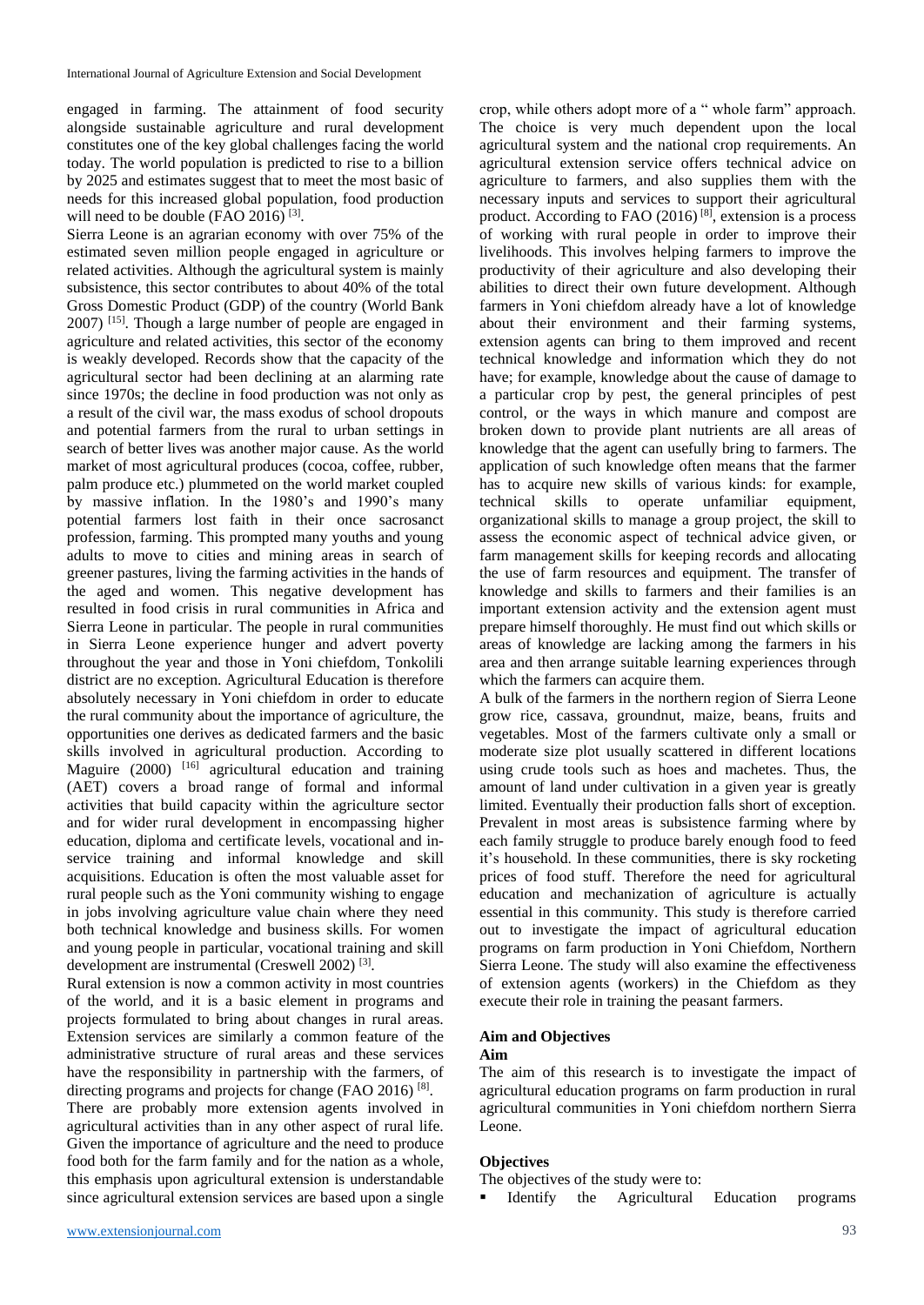implemented in Yoni chiefdom.

- Examine the extension teaching methods used in the implementation of Agricultural Education programs in Yoni chiefdom.
- Determine the major obstacles hampering the implementation of Agricultural Education programs in Yoni chiefdom.
- Assess the stakeholder's perceived impact of Agricultural Education programs implemented in Yoni chiefdom.
- Identify the sources of resources that support extension services in the implementation of Agricultural Education programs in Yoni chiefdom.

#### **Methodology**

#### **Study Area**

Tonkolili District is situated in the Northern Province of Sierra Leone. Its capital and largest city is Magburaka. The other major towns include Masingbi, Yele, Mile 91, Bumbuna, Yonibana, Matotoka, Mathora, Magbass and Masanga. Tonkolili District is the home of the largest sugar factory in Sierra Leone and of course one of the larest sugar cane factory in West Africa. The district according to the 2015 Census Data has a population of 530,766 people. The district occupies a total area of 7,003 Km2 (2,704 sq. miles) and comprises eleven (11) sections. Yoni Chiefdom where the research was conducted is in Tonkolili District. The vast majority of the population in Yoni Chiefdom is from the Themne ethnic group and Themne language is widely spoken in the towns. Agriculture, trade and mining are the dominant economic activities of the population. The population of the chiefdom is 112,511 according to 2015 census report. The chiefdom is about ninety kilometers from Freetown, the capital city. The chiefdom can boast of numerous schools and training centers. The chiefdoms are characterized by farming activities and small scale business. Majority of the population are partially educated; that is they have some form of schooling. It is therefore necessary to give this set of the population the education that will improve their skills and knowledge in carrying out their agricultural (farming) and business activities for sustainable development. The 360 villages that made up Yoni Mamaila and Yoni Mabanta Chiefdoms are divided into eleven (11) sections and each of these sections are engaged in one way or the other a kind of farming activities. The study will be limited to the big villages or towns in every section.

#### **Map of Sierra Leone showing the Study Area-Yoni Chiefdom, Tonkolili District.**



#### **Research Design**

Rothim and Greenland (1998) stated that a research design is a specific plan or protocol for conducting the study, which allows the investigator to translate the conceptual hypothesis into an operational one. Research design serves as a logical proof that allows the researcher to draw inferences on relationship among variables (Nachmias 1996)  $[17]$ . Thus, the research design sets the domain from which the researcher can make comparisons with the wider population or

environment. The study is a mixed design based on qualitative and quantitative approaches to collect primary data from self-participant completed questionnaires and focus group (FGD) discussion. The main purpose of this study is to assess the impact of Agricultural Education programs on the rural agricultural communities in Yoni Chiefdom, Northern Sierra Leone. The design of this study is mixed, which makes use of descriptive and inferential statistics including frequencies and percentages.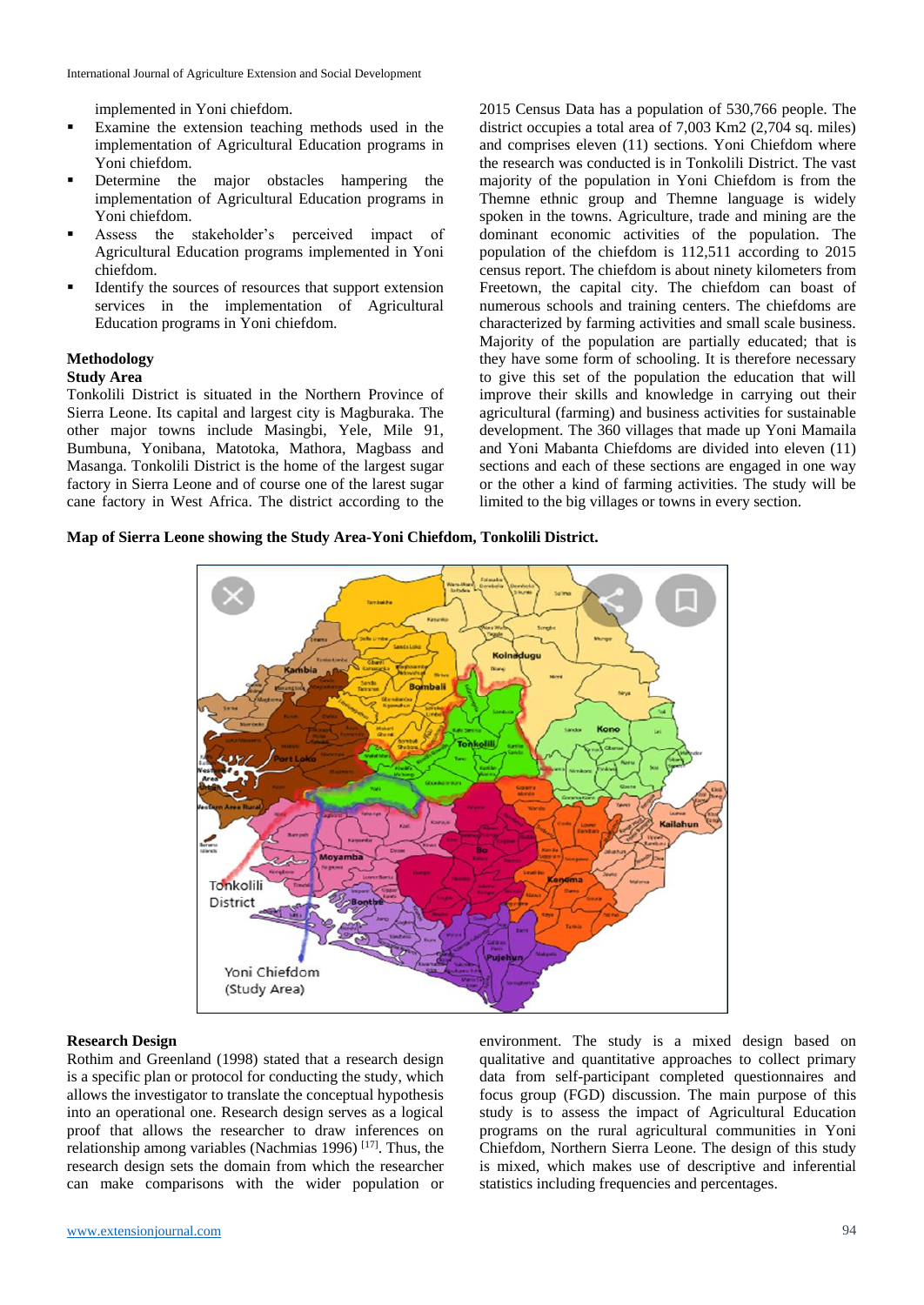#### **Targeted Population**

According to Ogula  $(2005)$ <sup>[13]</sup> a population refers to any group of institutions, people or objects that have common characteristics. The target population for this study comprises the farmers, extension workers, section chiefs, paramount chiefs in Yoni Mamaila and Yoni Mabanta chiefdoms. The total population is estimated as one hundred and eighty three (183) Subjects.

#### **Sample and Sampling Techniques**

A sample is a smaller group obtained from the accessible population (Mugenda and Mugenda 1999)<sup>[11]</sup>. This sub group is carefully selected so as to be representative of the whole population with the relevant characteristics. Each member or case in the sample is referred to as subject, respondents or interviewees. Sampling is a procedure, process or technique of choosing a sub-group from a population to participate in the study (Ogula 2005)  $^{[13]}$ . It is the process of selecting a number of individuals for the study in such a way that the individuals selected represent

the large group from which they were selected. Simple random sampling technique was used to select the respondents who are mainly farmers. The extension workers, section chiefs and paramount chiefs were purposively selected for the study. The sample frame of the study includes a representative sample of the individuals living in Yoni Mamaila and Yoni Mabanta chiefdoms .At list 30% of the total population is the representative sample of the population (Borg and Gall 2003)<sup>[11]</sup>. Thus 30% of the accessible population is enough for the sample size. According to Mugenda and Mugenda  $(1999)$ <sup>[11]</sup> using a simple random sampling technique, forty five (45) of the one hundred and fifty (150) farmers were selected. Fifteen (15) extension workers, eleven (11) section chiefs and two (02) paramount chiefs were purposively selected for the study.

All the extension agents and section chiefs including paramount chiefs were selected for the study; implying that, sub-population units were equal to or contrived as their representative sub- samples.

**Table 1:** Population and Sample Size

| Ńо. | <b>Items</b>               | <b>Population</b> | <b>Sample</b> |
|-----|----------------------------|-------------------|---------------|
|     | Farmers                    | 150               |               |
|     | Extension workers (agents) |                   |               |
|     | Sections chiefs            |                   |               |
|     | Paramount chiefs           |                   |               |
|     | <b>Total</b>               |                   |               |

#### **Instrumentation**

In other to elicit information pertinent to the investigation, the researcher developed questionnaires guided by the use of the objectives of the study. The instruments were designed bearing in mind that, they elicit exactly the type and quality of data that were required; that is, the researcher ensured that the questionnaires developed were valid and reliable. The questionnaires were first validated by a panel of experts from the department of Agricultural Education Njala University and were pre-tested in few institutions in Bombali District outside Yoni Chiefdom, in February 2021. After pre-testing the responses to items in the instrument were analyzed, found to be similar in interpretation by the subjects who responded to the items; which imply that the instrument was reliable. The supervisor gave a final approval after a few amendments were made for the instrument to be administered.

#### **Data Collection**

Questionnaires were used to collect data from the study population sample. The questionnaires were administered to farmers, extension workers, section chiefs and paramount

chiefs. The respondents were given a period of time to complete the questionnaires. These were later collected. The entire exercise lasted for two weeks.

#### **Method of Data Analysis**

The Statistical Package for Social Science (SPSS) version 11.5 was used to analyze the data. The data collected were analysed and tabulated using descriptive statistical techniques. Frequencies of various responses by the respondents were transformed into percentages. Figures were used to presents some of the research findings.

#### **Ethical Consideration in the Study**

The researcher explained to the respondents about the research, emphasizing that the study was for academic purposes only. It was made clear that their participation was voluntary and that the respondents were free to decline or withdraw any time during the research period. Respondents were not coerced to participate in the study. The participants had informed consent to make the choice to participate or not. They were guaranteed that their privacy were protected by strict standard of anonymity.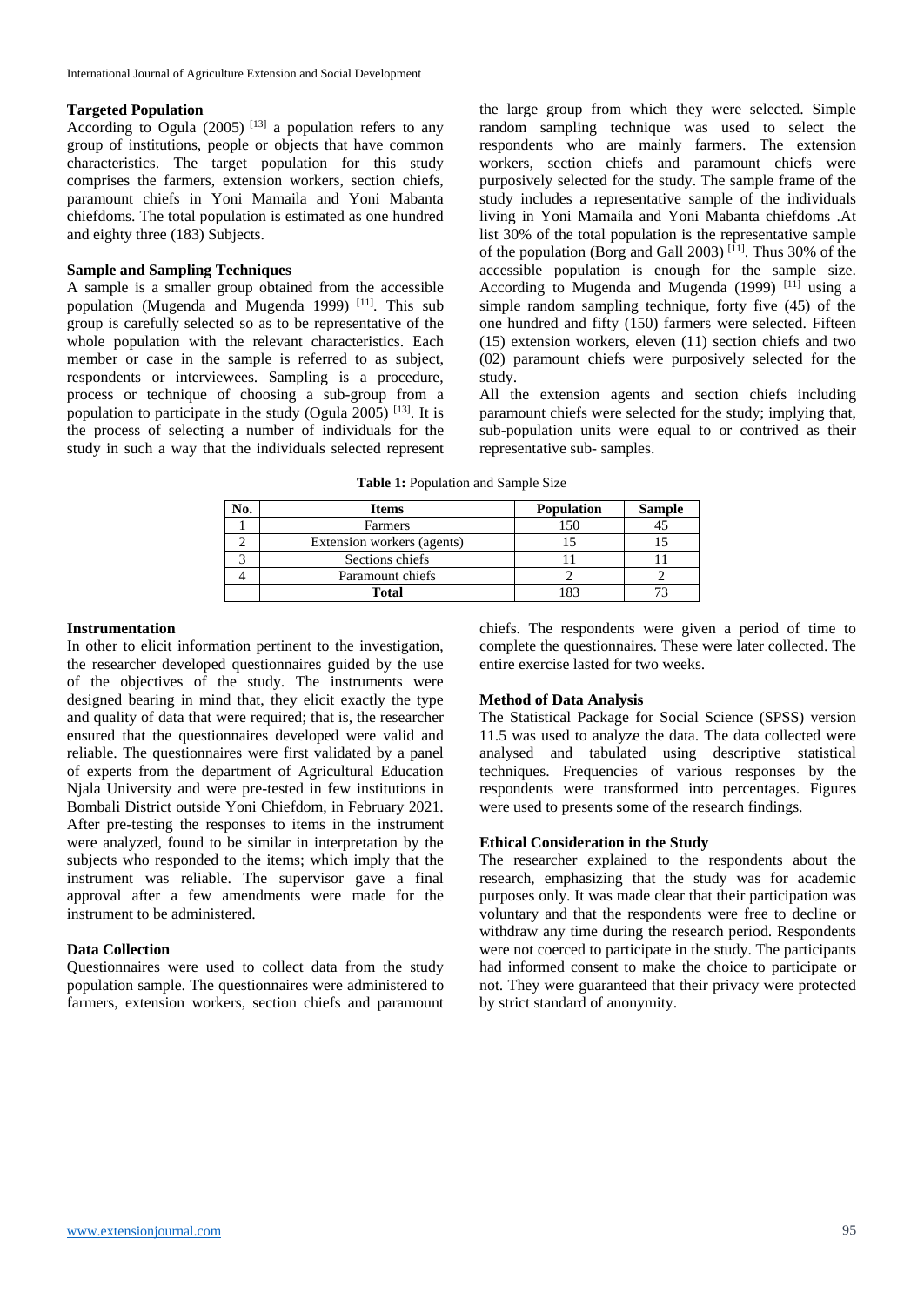



**Source:** Field Data 2021

**Fig 1:** Percentages of farmers on the type of Agricultural Education Programmes Implemented in Yoni chiefdom

Figure 1 illustrates the responses of farmers on the types of Agricultural Education programs implemented in Yoni chiefdom. The results revealed that, 42% of the farmers claimed that the production of food and fibers was not common in the chiefdom, while 51% of the respondents stated that it was common. Also 36% of the respondents declared that cash crop production was most common in the chiefdom, while 56% of the respondents stated that, it was a common program in the chiefdom. The Figure also indicated that, 96% of the farmers claimed vegetable production was most common while 51% of the farmers stated the program was common in the chiefdom. The Figure also shows that, 98% of the farmers revealed that, fish farming was not a common program in the chiefdom. Also, 100% of the respondents stated that, inland valley swamp improvement (IVS) was the most commonly implemented program in the chiefdom. The Figure further revealed that 98% of the respondents stated that, small ruminant production was most common in the chiefdom.

indicated that agricultural shows (field days) was not common in the chiefdom. Encyclopaedia transcript in Agricultural Education (2020)

Furthermore the results revealed that 98% of the farmers

stated that the study of Agricultural Education programs focused on the needs of individuals and groups and in developing responsible knowledge, skills and occupational values. Agricultural Education programs focuses on, but not limited to the study in horticulture, forestry conservation, natural resources, agricultural product and processing, production of food and fibers, aquaculture and other agricultural product, mechanics, sales and services, economics, marketing and leadership development. Agricultural Education programs provide opportunities to learn basic agricultural skills and knowledge; occupational training and retraining and professional growth and development (Maguire C. J. 2000)<sup>[16]</sup>.

The types of Agricultural Education programs implemented in Yoni chiefdom reflect the meaning and purpose of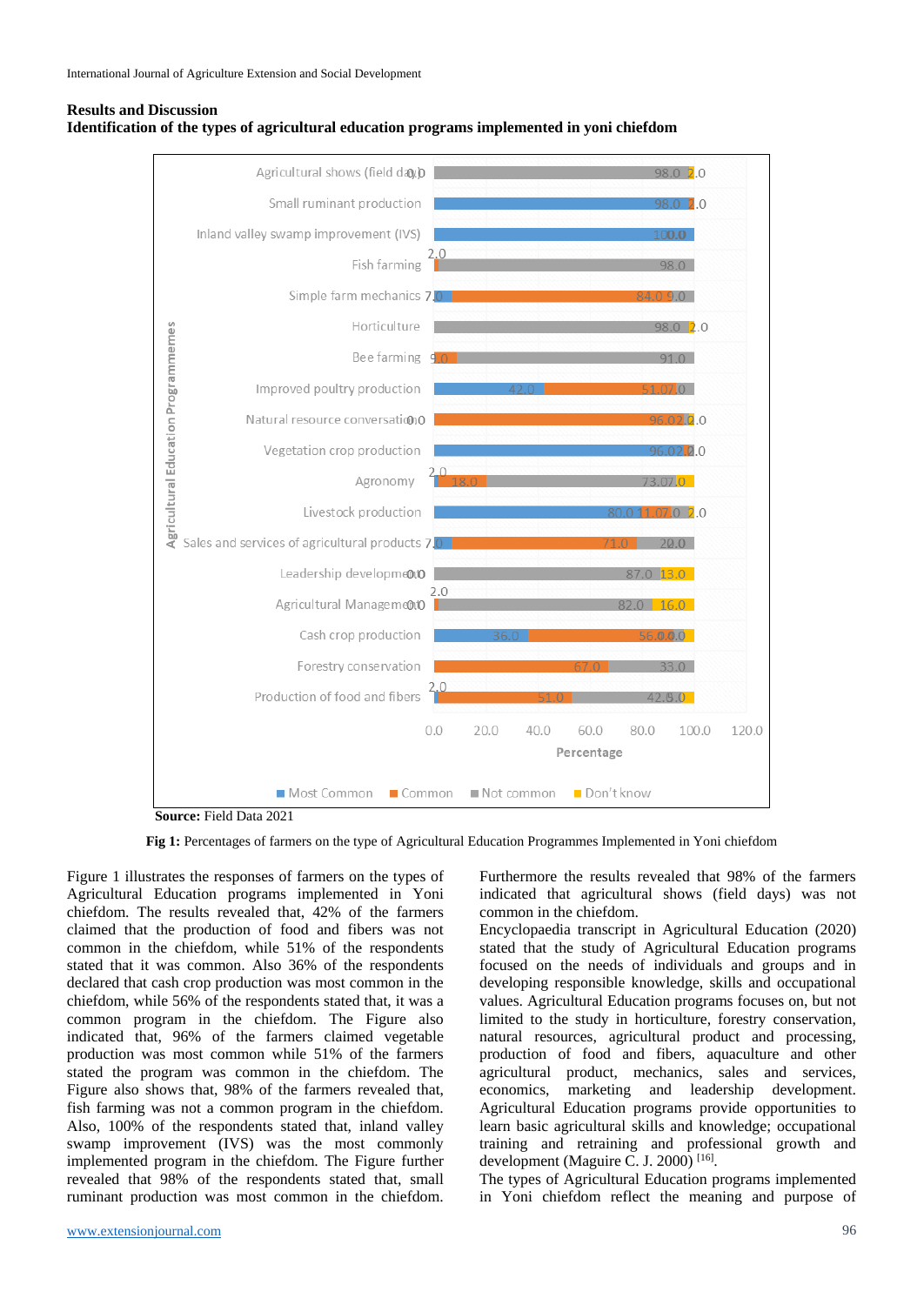Agricultural Education opined by Maguire (2000) [16]. About 93% of the extension agents indicated that, vegetable crop production was one of the most common programs implemented in Yoni chiefdom. Also 60% of the extension agents also stated that inland valley swamp improvement was another common program implemented in the chiefdom. The implementation of these programs in Yoni chiefdom enhanced the farmers in the chiefdom to acquire valuable skills in agriculture that have made them selfreliant. Since majority of the youths have acquired the skills in agriculture, the implementation of these skills in the production of agriculture products have improved their standard of living and most of the basic agricultural crops can now be affordable and accessible in the local markets in Yoni chiefdom. The rural agricultural communities can certainly develop if graduates/learners implement the knowledge and skills they acquire. The most common programs implemented in Yoni chiefdom include cash crop production, vegetable production, improved poultry production, inland valley swamps improvement and small ruminant production. Bee farming, fish farming and fiber production were not common in yoni chiefdom. The reason for this may perhaps be that the techniques used in the implantation of these programs is difficult to acquire and expensive to implement.

**Examines the Extension Teaching Methods Used in the Implementation of Agricultural Education Programs in Yoni Chiefdom**



**Fig 2(i):** Percentages of farmers on the Extension Teaching Methods Used in the Implementation of Agricultural Education Programs in Yoni chiefdom

Figure 2(i) depict the responses of farmers on the extension teaching methods used in the implementation of Agricultural Education programs in Yoni chiefdom. The results revealed that 98% of the respondents indicated that, hands on activities was popularly used as teaching method; in terms of effectiveness, 71% of the farmers claimed it was highly effective. Also 98% of the farmers indicated that the demonstration method was frequently used as a method of teaching and 78% of the farmers considered it as highly effective. About 100% of the respondents stated that, radio teaching method was popularly used by the farmers, while 62% of the respondents indicated it was moderately effective. Furthermore, 78% of the respondents claimed that one-to-one teaching method was frequently used; in terms of effectiveness, 44% of the respondents indicated it was highly effective. Also the Figure shows that 100% of the farmers stated that farm visit was the popular teaching method. In terms of effectiveness 76% of the respondents stated it was moderately effective; while 16% of the respondents indicated it was less effective.

In agricultural extension education, a number of proven educational methods exist for extension educators to choose from in other to establish learning situations and maximize the transfer of information to their learners (Eicher, C. K 2006) [4] This statement is reflective of the study which examines the extension teaching method used in the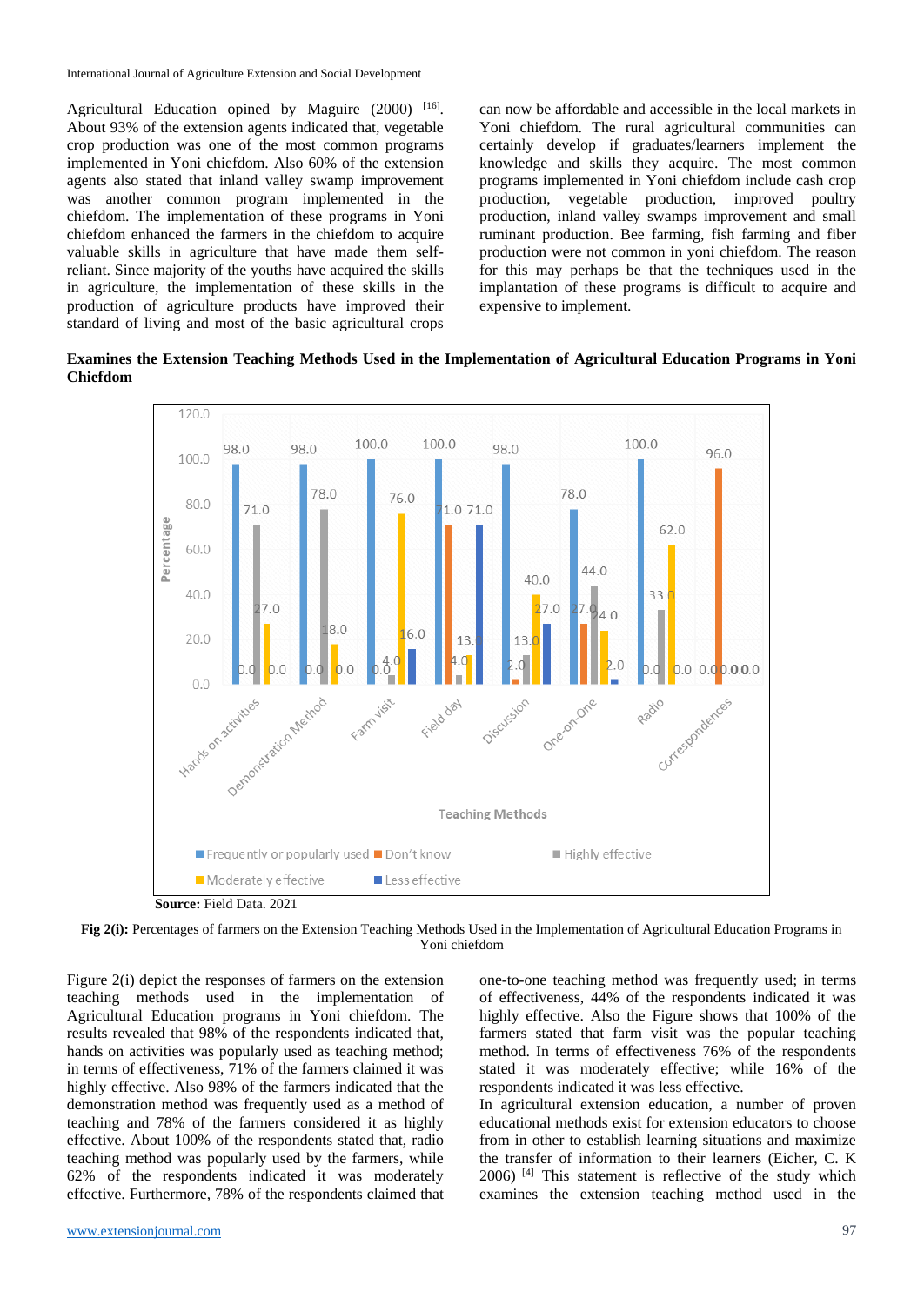implementation of Agricultural Education programs in Yoni chiefdom. This researcher identified a variety of teaching methods as follows; hands on activities, demonstration method, farm visit, field day, discussion method, one-onone, radio/TV teaching method and correspondence. Many focused group participant agreed that information to help farmers learn should be understandable regardless of education and experience levels. Many farmers agreed that, hands on activity learning was one of the most preferred methods as reflective on the data. About 98% of the respondents stated that, hands on activities were popularly used method of teaching while 71% of the respondents stated that it was highly effective. Several farmers prefer to see and learn new practices through demonstrations. A number of farmers believe "seeing is believing". One farmer said once someone shows me I can basically do it. It is like someone showing me and then allow me to do it. This can be linked to the data collected which indicated that 78% of respondents claimed that, demonstration method of teaching was highly effective. The vast majority of farmers value the expert who took time to work with them one-on-one basis to help them solve problems and explore new practices; the farmers said "it is pretty much paring an individual with an expert, and then you really have something to talk about". This statement is reflective of the data collected as 78% of the respondents stated that one-on-one teaching method was a popularly teaching method in Yoni chiefdom. Many farmers preferred learning by attending field days sponsored by specialist or agents at Agricultural University Research Centres. They indicated that, this help them gain information on cutting edge research and to discussed their situation with expert and peers. One farmer said "when you have field days or when we have rice school every year it is good". Another farmer said "A lot of field days are the personal interaction we have. You go there and meet people face to face that you know. This is in line with the data collected as 100% of the respondents stated that field day was frequently or popularly used teaching method in Yoni chiefdom.

**Major Obstacles Hampering the Implementation of Agricultural Education Programs in Yoni Chiefdom**



**Source:** Field Data 2021

**Fig 3(i):** Percentages of farmers on obstacles hampering the implementation of agricultural education programmes in yoni chiefdom

Figure 3(i) depict the possible obstacles hampering the implementation of agricultural education programs in Yoni chiefdom. The result revealed that, 100% of the farmers indicated that poor road linkage to the communities, language barrier, negative attitudes of farmers towards training, poor transportation and communication, negative attitudes of extension workers, inadequate training facilities/materials, lack of logistics for extension workers, inadequate extensions staff (workers), poor teaching methods, illiteracy poor relationship between farmers and extension workers, lack of access to machines and farming equipment, inadequate supply of appropriate farm inputs to schools and to farmers and late supply of appropriate farm inputs were possible obstacles hampering the

implementation of Agricultural Education programs in Yoni Chiefdom.

There are a range of different issues and challenges that need to be addressed for successful Agricultural Education programs implementation. Some of these challenges are particularly unique to rural communities. Common challenges were described in the data above as 100% of the respondents stated that poor road link to the communities, language barrier, poor transportation and communication, negative attitudes of extension workers, cultural barriers such as secrets societies, inadequate training materials, and lack of logistics for extension workers are possible obstacles hampering the implementation of agricultural education programs in Yoni chiefdom. Frick and Spotanski (2019) [5, 6]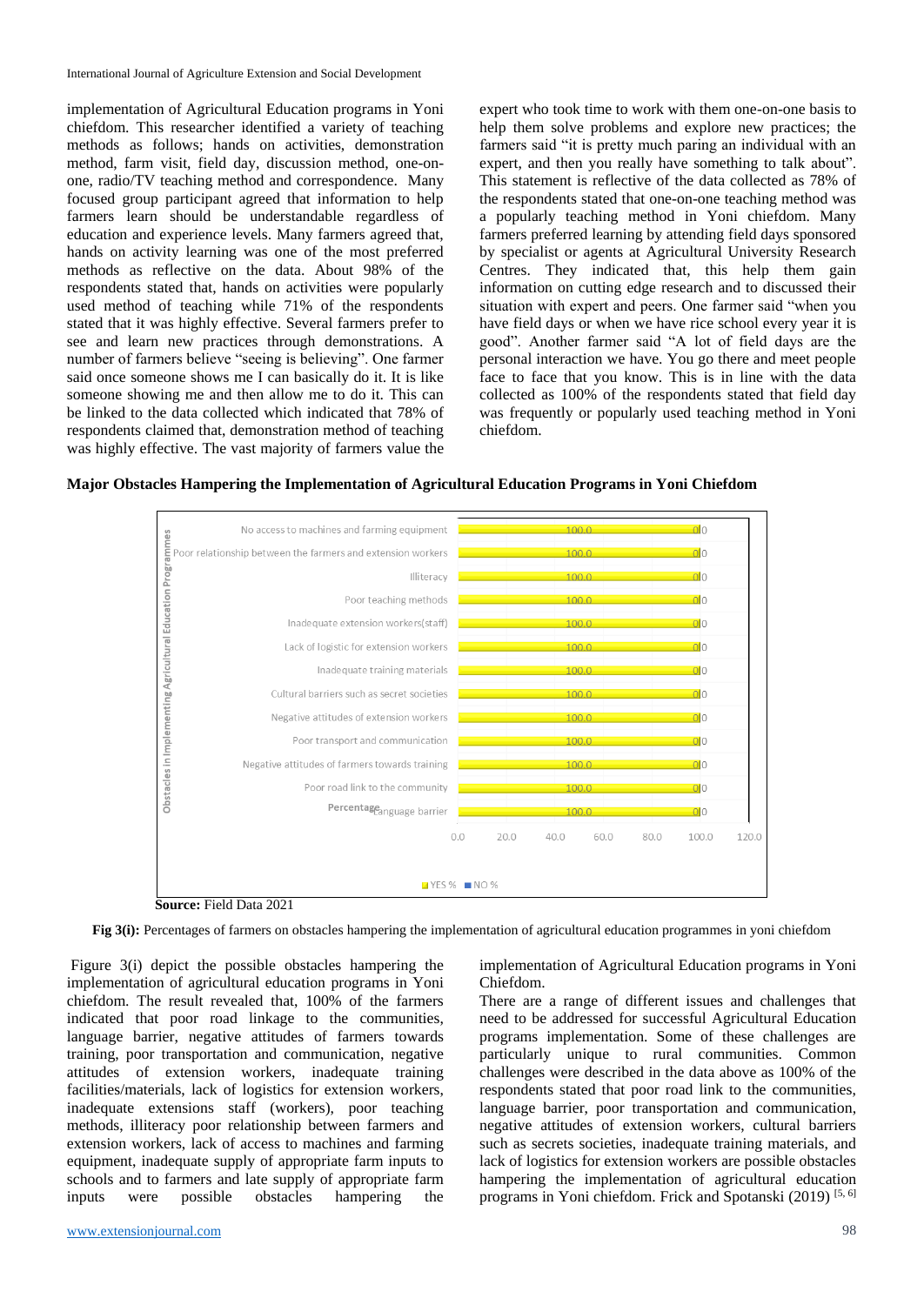stated that, agricultural literacy is important to the future of our nation and discipline of agriculture. The data above on the other hand stated that 100% of the respondents claimed that illiteracy is a major obstacle hampering the implementation of agricultural education program in Yoni chiefdom.

Grossly inadequate resources have hampered the teaching of Agricultural Education. Most school that offer agriculture as a subject lack adequate facilities like agricultural machinery,

chemicals and other teaching aids and facilities (The Sierra Leone government report 2018). This reflects the findings shown in the Figures (i) and (ii) above; which indicated that, 100% of the respondents stated that there was no access to machines and farming equipment; also inadequate supply of appropriate farm inputs to schools and farmers were major obstacles hampering the implementation of Agricultural Education programs in Yoni chiefdom.





**Source:** Field Data. 2021

**Fig 4(i):** Percentages of Farmers on the Impact of Agricultural Education Programs in Yoni Chiefdom

Figure 4(i) depict the responses of the farmers on statement of possible impact of Agricultural Education programs in Yoni chiefdom. The results revealed that 67% of the farmers stated that access to food in rural Agricultural communities in Yoni chiefdom was of a high impact, while 31% of the respondents stated that it was on a moderate impact. Also, 87% of the respondents indicated that the quantity of produce from farmers was of a moderate impact while 4% and 9% of the respondents claimed it was of a high and low impact respectively. Also 38% of the respondents claimed that food affordability in the rural agricultural communities

in Yoni chiefdom was of a high impact, while 62% of the respondents stated that it was on a moderate impact. The Figure also shows that 80% of the respondents stated that control of pest and diseases of crops and livestock was of a low impact while 20% of the respondents indicated a moderate impact. Furthermore, 80% of the respondents claimed that leadership development was of a high impact in the chiefdom; 7% of the respondents stated it is moderate while 13% of the respondent stated they did not know what leadership development is all about. Level of education in farming was of a high impact as 62% of the respondents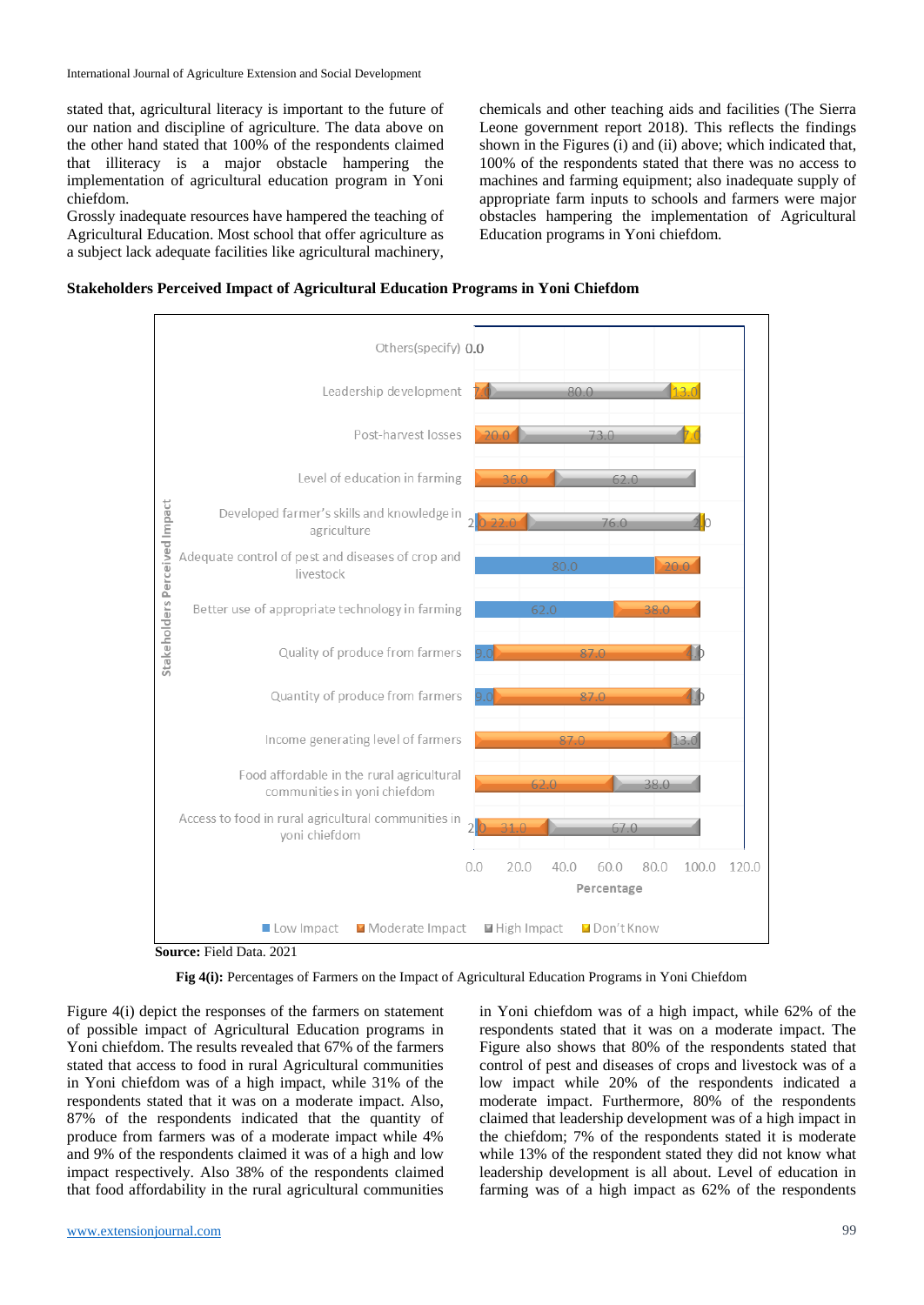indicated while 38% of the respondents stated "moderate impact." Also 13% of the respondents indicated that the income generating level of the farmers was of a high impact while 87% of the respondents stated that it was of a 'moderate impact'. The Figure also shows that 87% of the farmers indicated that quality of produce was of a moderate impact while 9% claimed low impact. The Figure also depicts that post-harvest loses was of a high impact as 73% of the respondents stated; while 20% of the respondents claimed moderate impact.

Larry  $(2019)$  <sup>[10]</sup> stated that agriculture is the biggest employer in the nation. Twenty-one million Americans or Twenty percent of the U.S work force work in the agricultural sector, and the agricultural sector is growing despite the economic downturn. Agricultural education and training programs in sub Saharan Africa can contribute to agricultural development in rural communities by strengthen innovative capabilities or the ability to introduce new products and processes that are relevant to smallholder farmers and other actors in the agricultural sector. Agricultural education programs are often the most valuable asset for the rural people wishing to engage in jobs in the agricultural value chains where they need both technical knowledge and business skills innovation in rural communities (Burrel 2013)  $^{[2]}$ . It is obvious that agricultural education programs are creating key impact on the life of people in rural agricultural communities worldwide and Yoni chiefdom is not an exception as shown in Figure 4(ii) and 4(iii). The results revealed that, 67% of the respondent stated that access to food in rural agricultural communities in Yoni chiefdom was of a high impact. Also 87% of the respondents stated that income generating level of farmers and quantity of produce from farmers were of a moderate impact in the chiefdom. Frick Birkenholz  $(2019)$  [5, 6] stated that, agricultural education programs has always been a significant factor in the sustainability of human society. The important role of agricultural education programs forms the foundation for secure and durable civilized rural communities. This statement is reflective of the perceptions of stakeholders on the impact of agricultural education programs in Yoni chiefdom especially in the development of leaders as 80% of the respondents claimed that leadership development was of a high impact in the community. "Agricultural literacy is important to the future of our nation and discipline of agriculture" (Frick and Spotanski 2019)<sup>[5,</sup> <sup>6]</sup>. It is of utmost importance that best practices in agricultural literacy is maintained in future generation of Americas and the world at large. In Yoni chiefdom the development of farmers skills and knowledge in Agriculture is of high impact as 76% of the respondents attested to that.

**Sources of Resources that Support Extension Services in the Implementation of Agricultural Education Programs in Yoni Chiefdom**



**Fig 5(i):** Percentages of farmers on Sources of Resources for the Implementation of Agricultural Education Programs in Yoni Chiefdom

The data in Figure 5(i) depict the responses of farmers on the sources of resources available to them for the implementation of Agricultural Education programs in Yoni chiefdom. The results revealed that, 53% of the respondents indicated that Sierra Leone government is the major source of human resource in the implementation of Agricultural Education programs in Yoni chiefdom, while 49% of the respondents indicated that, government was a minor source; also the results revealed that, 51% of the farmers claimed that Sierra Leone government was a minor source of finance in the implementation of Agricultural Education programs while 49% of the respondents stated the government was a major source of finance for the implementation of

Agricultural Education programs. Furthermore, the results revealed that 58% of the respondents declared that government of Sierra Leone was the major source of material resources for the implementation of agricultural education programs while 44% of the farmers stated that, the government was a minor source for material resources. The researcher found that 53% of the farmers indicated that, Non-Governmental Organizations (NGOs) were the major sources of human resources while 56% of respondents stated they were minor sources of resources for the implementation of Agricultural Education programs in Yoni chiefdom. Furthermore, 54% of the respondents stated that NGOs were the major source of finance for the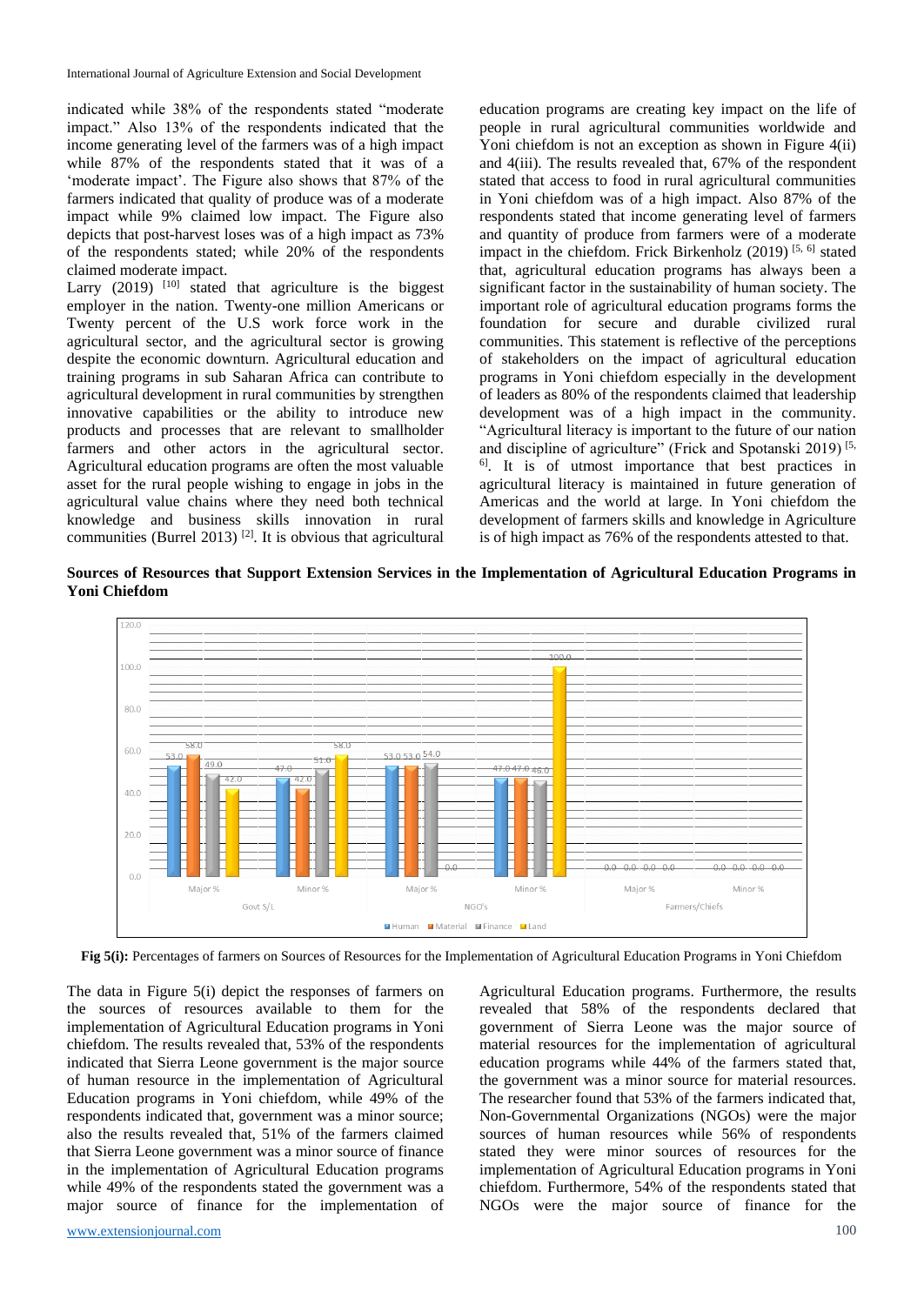implementation of Agricultural Education programs while 49% of the farmers claimed they were minor sources. Also, 53% of the farmers stated that Non-Governmental Organizations were the major sources of material resources while 58% of the respondents indicated they were minor sources of material resources for the implementation of Agricultural Education programs in Yoni chiefdom.

Partey and Beintema  $(2019)$  <sup>[21]</sup> stated that the private sectors played an exceptional role in funding Agricultural Extension in Africa. This is not likely to change soon because the potential profit gained from conducting extension on important crops in Africa are not sufficiently high to attract the interest of either domestic or international private firms. In industrial countries, private enterprise fund over 50 percent of agricultural research and extension. The statement of Partey and Beintema reflect the data collected on financial resource support by non-governmental organizations (NGOs) as 49% of the respondents stated that NGOs were the major source of financial and material resources that support extension services in the implementation of Agricultural Education programs in Yoni chiefdom. Burack and Albrecht (1980) [1] stated that, human resource planning forecasts the feature personnel needs of extension organizations. With the rapid changes in technology, needs of farmers, market situation and competitive environment, planning for human resources has become an important challenging task for extension services. It is therefore very important for government to provide the right human resource for the implementation of agricultural education programs. This could be seen in the data collected as 53% of the respondents claimed that government of Sierra Leone was a major source of human resource support in the implementation of Agricultural Education programs in Yoni chiefdom. Extension service providers, NGOs and the private sector should continue to partner to improve the youths, and link them to opportunities that strengthen the extension system and make it more sustainable. Figures 5(i) and (ii) depict the government of Sierra Leone, NGOs, farmers/chiefs as the sources of resources that support extension services in the implementation of Agricultural Education programs in Yoni chiefdom; about 100% of the respondents stated that farmers/chiefs were the major providers of land resource, while 80% of the extension agents indicated that NGOs were the major provider of material resources support. Also the paramount chiefs and farmers stated that, government of Sierra Leone was the major source of human resource in the implementation of Agricultural Education programs in Yoni chiefdom.

### **Conclusion and Recommendations**

It is concluded that the following agricultural Education programs were implemented in the chiefdom: cash crops production, vegetable production, inland valley swamp rice production, small ruminant production, improved poultry production and production of food and fibres crops. Also, the following teaching methods were used in the implementation of agricultural education programs in Yoni chiefdom; demonstration method, audio teaching method, one -to -one teaching method, farm visitation, field day (Agricultural shows) and discussion methods. Poor road network, language barrier, negative attitude of farmers

towards training, poor transportation and communication, negative attitude of extension workers, inadequate training facilities, lack of logistics for extension workers, inadequate extension staff, poor teaching methods, illiteracy, poor relationship between farmers and extension workers, lack of access to machines and farming equipment, inadequate supply of appropriate farm input to schools and to farmers and late supply of an appropriate farm input to farmers were the major obstacles hampering the implementation of agricultural education programs in the chiefdom.

The Government of Sierra Leone, Non-Governmental Organization (NGOs), farmers and chiefs played major and minor roles in providing resources that supported extension services in the implementation of Agricultural Education programs in Yoni chiefdom.

#### **Recommendations**

The researcher made the following recommendations based on the findings and conclusion of the study.

- People in Yoni chiefdom should be encouraged to practice fish farming. They should be trained and motivated to go into this type of farming as protein is very essential in their diet.
- The farmers in the chiefdom should also be encouraged to engage in Bee farming as this type of farming can generate high income from the Bee products. Since this farming is highly technical they should be trained to acquire the techniques involve in Bee keeping through workshops and seminars.
- Government should encouraged agricultural shows (field days) in the chiefdom as this will help farmers to exhibit their produce, meet and interact with other farmers from other chiefdoms. It will also help farmers in the chiefdom to learn new skills, gain information on cutting edge research and discuss their situation with experts and peers.
- Government should encourage farmers in Yoni chiefdom to engage in the production of food and fibres as this will add to their earning power and increase their livelihood in the chiefdom.
- Extension agents should consider the level of education of the farmers before they chose the method of teaching them for clear understanding of the subject matter.
- Agricultural programs on radio should be aired out through the language medium that would be understood by the community people. Phone line should be open for farmers to ask questions during an agricultural radio program.
- Government should improve on the road network leading to rural agricultural communities in Yoni as poor roads are the contributing factors that lead to the quality loss and perishability of agricultural products.
- Government and NGOs should therefore provide the necessary logistics for extension workers to enable them reach those remote agricultural areas in the chiefdom.
- Agriculture is time bound therefore stakeholders should always try to supply appropriate farm input on time in order to avoid poor growth of crops and low yield.
- Illiteracy is a key obstacle hampering the implementation of agricultural education programs in the chiefdom. Therefore adult literacy classes, farmer